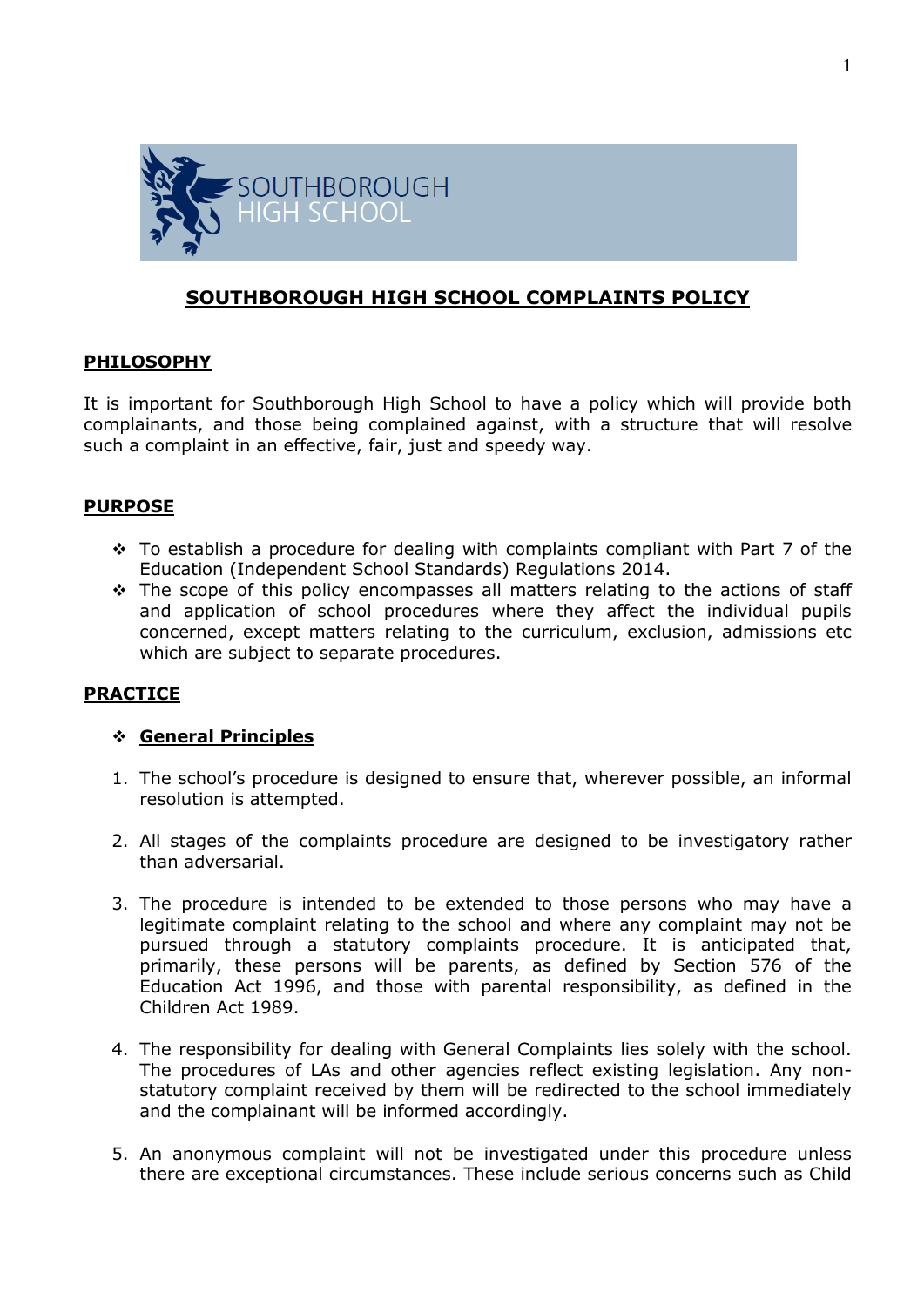Protection issues or bullying allegations, where the school will either involve appropriate external agencies or else conduct its own internal review to test whether there is any corroborative evidence which might trigger a formal investigation.

- 6. Spurious complaints and those brought by vexatious complainants will be dealt with in such a way as to terminate on-going interminable communication.
- 7. In advising complainants of the outcome of their complaint it is important to be most circumspect in the details provided. To do otherwise may prejudice the ability of any employee complained about to continue in post. The release of certain information might be an obstacle to the fair application of disciplinary/capability procedures or otherwise contravene the employee's employment rights. Sample responses are included in this policy.
- 8. In the event that a complainant believes that the appropriate procedures have not been followed, by the person dealing with their complaint, the complainant may make request that the Governing Body review the process that has been followed in order to verify whether the procedure has been adhered to. Any review request that is based solely on dissatisfaction with the outcome, rather than any identified failure to deal with a complaint according to procedure, will not be accepted.
- 9. Any Governors involved in the process will receive prior training for their role. If the complainant believes that the school is acting unreasonably, they may make a complaint to the Secretary of State under sections 496 or 497 of the1996 Act.
- 10. It is important that any potential complainant is aware of the correct channel through which to pursue their complaint. Therefore it is essential that reference is made to the existence of the General Complaints Procedure available to the public, for example on the school website. [ A model paragraph is included in this policy ]
- 11. Some existing procedures include a "hearing" stage, where the subject of the complaint is questioned in the presence of the parent or by the parent. The absence of such a stage in this procedure is deliberate as its inclusion creates an opportunity for confrontation, which runs counter to the resolution of any complaint. This is strictly in accord with the principle stated in the DfE guidance that the procedure be non-adversarial.
- 12. Complaints must be raised within 3 months of the event being complained of, save in exceptional circumstances.
- 13. Investigation of any complaint or review request shall begin within 5 school days of receipt of the same, save in exceptional circumstances. The investigation shall be completed as soon as reasonably practicable.
- 14. The Head Teacher will keep a record of the complaint, its investigation and the eventual outcome.
- 15. A written record will be kept of all complaints made in accordance with the relevant regulations along with details of whether they were resolved following a formal procedure or a Complaints Review Panel Hearing and the action that the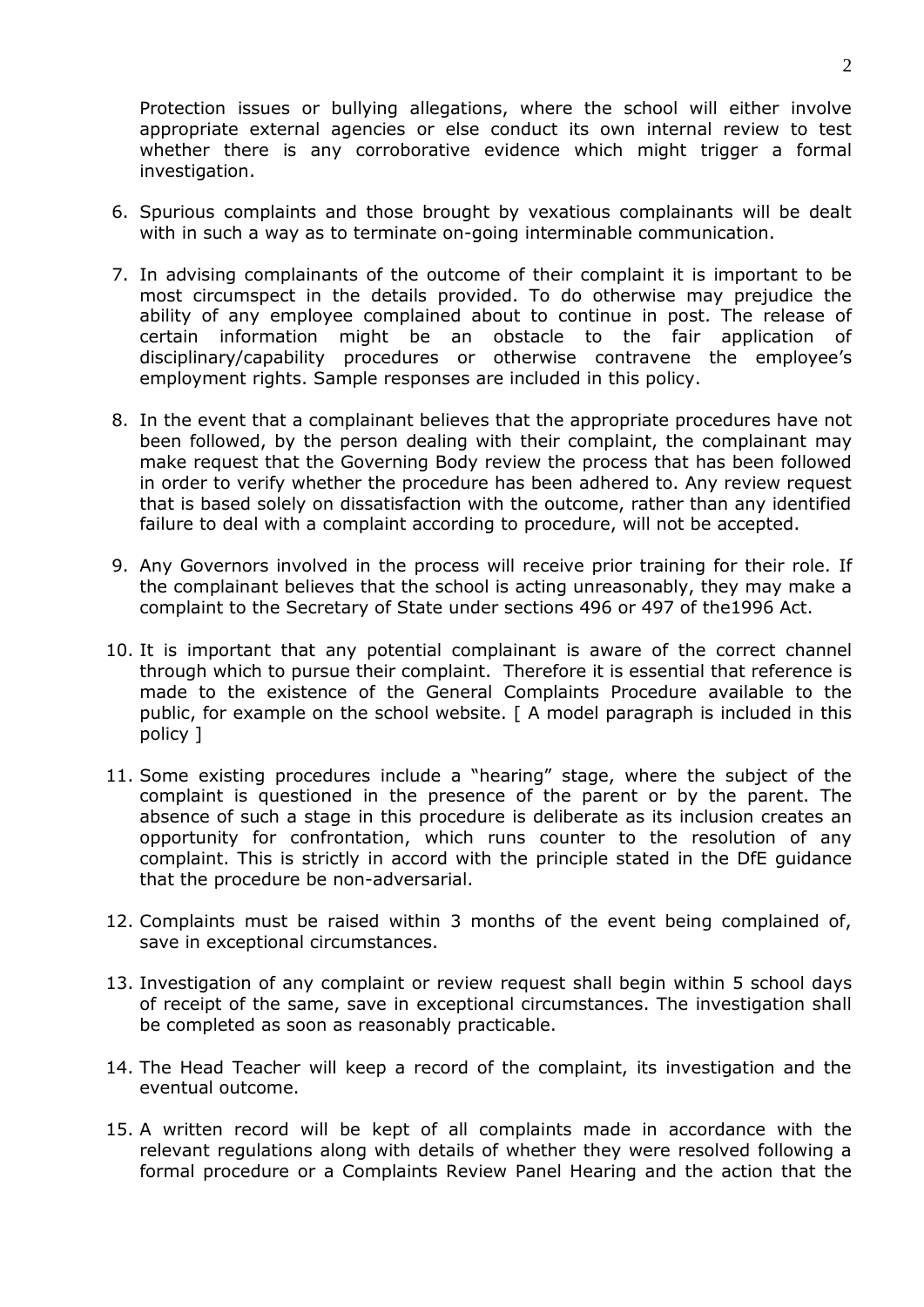school takes as a result of complaints (regardless of whether they are upheld or not).

- 16. The procedure should be designed to facilitate resolution of concerns with the minimum of conflict. Therefore, it is important that the procedure adopted carries the confidence of all interested parties so that its use secures "closure". This is more likely to be the case if the procedure adopted has been the subject of wide consultation.
- 17. The use of well designed "Complaints" and "Review Request" Forms may assist the process by focusing the complainant on the importance of being specific about the nature of their complaint and the need to provide evidence or at least to be able to cite relevant incidents. Model letters and forms are provided in this policy.
- 18. For further information on the Department for Education's complaints framework for academy schools, please refer to the ESFA website:

[https://www.gov.uk/government/organisations/education-and-skills-funding](https://www.gov.uk/government/organisations/education-and-skills-funding-agency/about/complaints-procedure)[agency/about/complaints-procedure](https://www.gov.uk/government/organisations/education-and-skills-funding-agency/about/complaints-procedure)

### **Vexatious Complainants**

- The vast majority of complaints are resolved by informal contact. Problems arise where the complainants are unreasonable and are not seeking to have a situation remedied but are determined to extract retribution for some real or imagined wrong.
- It is these latter circumstances that can lead a school, which is acting very reasonably, to being sucked into an interminable saga with letters flying back and forth with each reply demanding more and more answers to more and more questions. Often an attempt to clarify the situation will trigger a multitude of questions, none of which possible answers serve any constructive purpose. It is these vexatious complainants from which schools need protection.
- A model letter for use in such circumstances is included with this policy.
- In order to evaluate the effectiveness of the school's Complaints procedure an LA officer may be invited to conduct a "paper review" to verify that the school has indeed followed its procedure. The outcome of any such evaluation would be purely advisory.

#### **Part A: Complaining about the actions of a member of staff other than the Head Teacher.**

### **1) Informal Stage**

 The complainant is normally expected to arrange to communicate directly with the member of staff concerned. This may be by letter, by telephone or in person by appointment. Many concerns can be resolved by simple clarification or the provision of information and it is anticipated that most complaints will be resolved by this informal stage.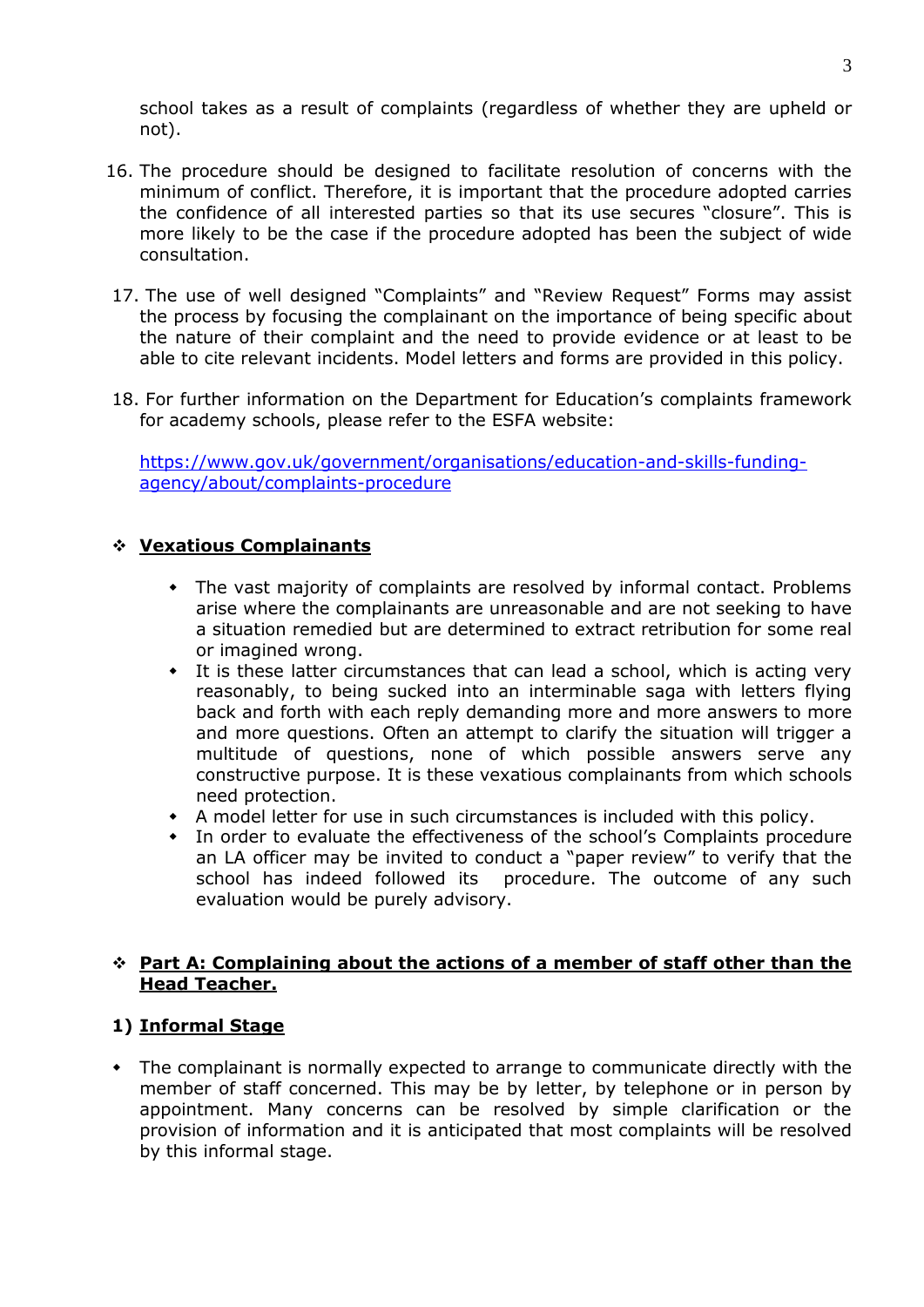- Complainants are reminded of the need to express their concerns in a balanced and courteous manner, being mindful of the effect of an adversarial approach on the recipient.
- In the case of serious concerns it would be appropriate to address them directly to the Head Teacher. An unreasonable refusal to attempt an informal resolution may result in the procedure being terminated forthwith. Any dispute in relation to the "reasonableness" will be determined through the review process.
- It is anticipated that the Informal Stage of a complaint will last no more than one month before proceeding on to the Formal Stage (see below).

# **2) Formal Stage**

- If the complaint is not resolved at the informal stage the complainant must put the complaint in writing, using the relevant form, and pass it to the Head Teacher, who will be responsible for its investigation.
- The complainant should include details which might assist the investigation, such as names of potential witnesses, dates and times of events, and copies of relevant documents.
- It is likely that the Head Teacher will offer to meet with the complainant to clarify the complaint. The complainant may bring a friend to any such meeting.
- The Head Teacher will collect such other evidence as he deems necessary. The Head Teacher reserves the right to decide whether it is appropriate to invite the member of staff who is the subject of the complaint to be present. That member of staff may be accompanied by a friend or representative if they wish.
- The investigation will begin as soon as possible and when it has been concluded, the complainant, and the member of staff concerned, will be informed in writing of the outcome. This may be to the effect that:
	- $\triangleright$  There is insufficient evidence to reach a conclusion, so the complaint cannot be upheld
	- $\triangleright$  The concern is not substantiated by the evidence
	- $\triangleright$  The concern was substantiated in part or in full.
	- $\triangleright$  The matter has been fully investigated and that appropriate procedures are being followed, which are strictly confidential.
- The complainant can expect this written response within one month, not including school holidays.
- The complainant will be told that consideration of their complaint by the Head Teacher is now concluded.
- If the complainant is not satisfied with the manner in which the process has been followed, the complainant may request that the Governing Body review the process followed by the Head Teacher in handling the complaint. Any such request must be made in writing within 2 weeks of receiving notice of the outcome from the Head Teacher, and include a statement specifying any perceived failures to follow the procedure. The procedure described in Part C will be followed (Complaints Review Panel).
- If the complainant considers that the decision of the Head Teacher is perverse, or that the Head Teacher has acted unreasonably in considering the complaint, then the complainant may bring a complaint against the Head Teacher under part B of this procedure. This will provide an opportunity for the evidence to support such a complaint to be investigated.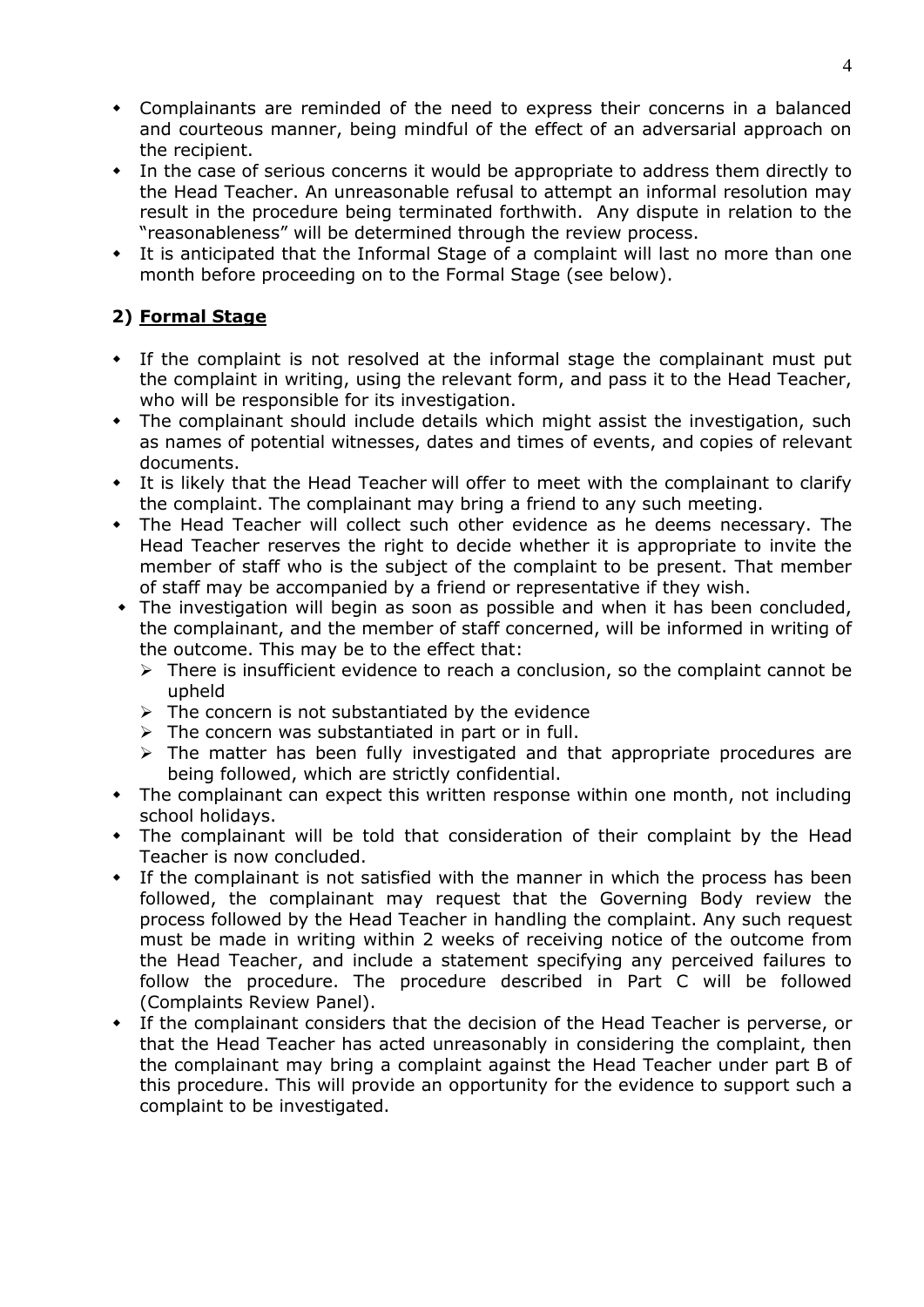## **Part B: Complaining about the actions of the Head Teacher**

## **1) Informal stage**

- The complainant is usually expected to arrange to speak directly with the Head Teacher. In the case of serious concerns it may be appropriate to raise them directly with the Chair of the Governing Body<sup>.</sup> Many concerns can be resolved by simple clarification or the provision of information. If the matter is not resolved, if both parties agree, then a third party may be invited to act as a mediator at a further meeting. A refusal, unreasonably, to attempt an informal resolution may result in the procedure being terminated forthwith.
- It is anticipated that the Informal Stage of a complaint will last no more than one month before proceeding on to the Formal Stage (see below).

# **2) Formal Stage**

- If the complaint is not resolved at the informal stage the complainant must put the complaint in writing and pass it to the Chair of the Governing Body who will determine which of the agreed procedures to invoke. If it is determined that the complaint is "General", the Chair will arrange for its investigation.
- The complainant should include details which might assist the investigation, such as names of potential witnesses, dates and times of events, copies of relevant documents etc. In addition the complainant will be invited to meet with the Chair to present oral evidence or to clarify the complaint.
- The Chair will collect such other evidence as is deemed necessary. This may include the interviewing of witnesses and others who may provide relevant information.
- The Head Teacher will be provided with a copy of the complaint and any additional evidence presented by the complainant or collected by the Chair. Once there has been an opportunity for the Head Teacher to consider this, he will be invited to meet separately with the Chair, in order to present written and oral evidence in response. The Head Teacher will be accompanied at this meeting by a representative.
- When the investigation has been concluded, the complainant and the Head Teacher will be informed in writing of the outcome.
- The complainant will be told that consideration of their complaint by the Chair is now concluded.
- If the complainant is not satisfied with the manner in which the process has been followed, or considers that the decision of the Chair is perverse, or that the Chair has acted unreasonably in considering the complaint, then the complainant may request that the Special Purposes Committee of the Governing Body review the handling of the complaint by the Chair. Any such request must be made in writing within 2 weeks of receiving notice of the outcome from the Chair, and include a statement specifying any perceived failures.

### **Part C: Review Process**

 Any review of the process followed by the Head Teacher or the Chair shall be conducted by a Complaints Review Panel of three people appointed by the school.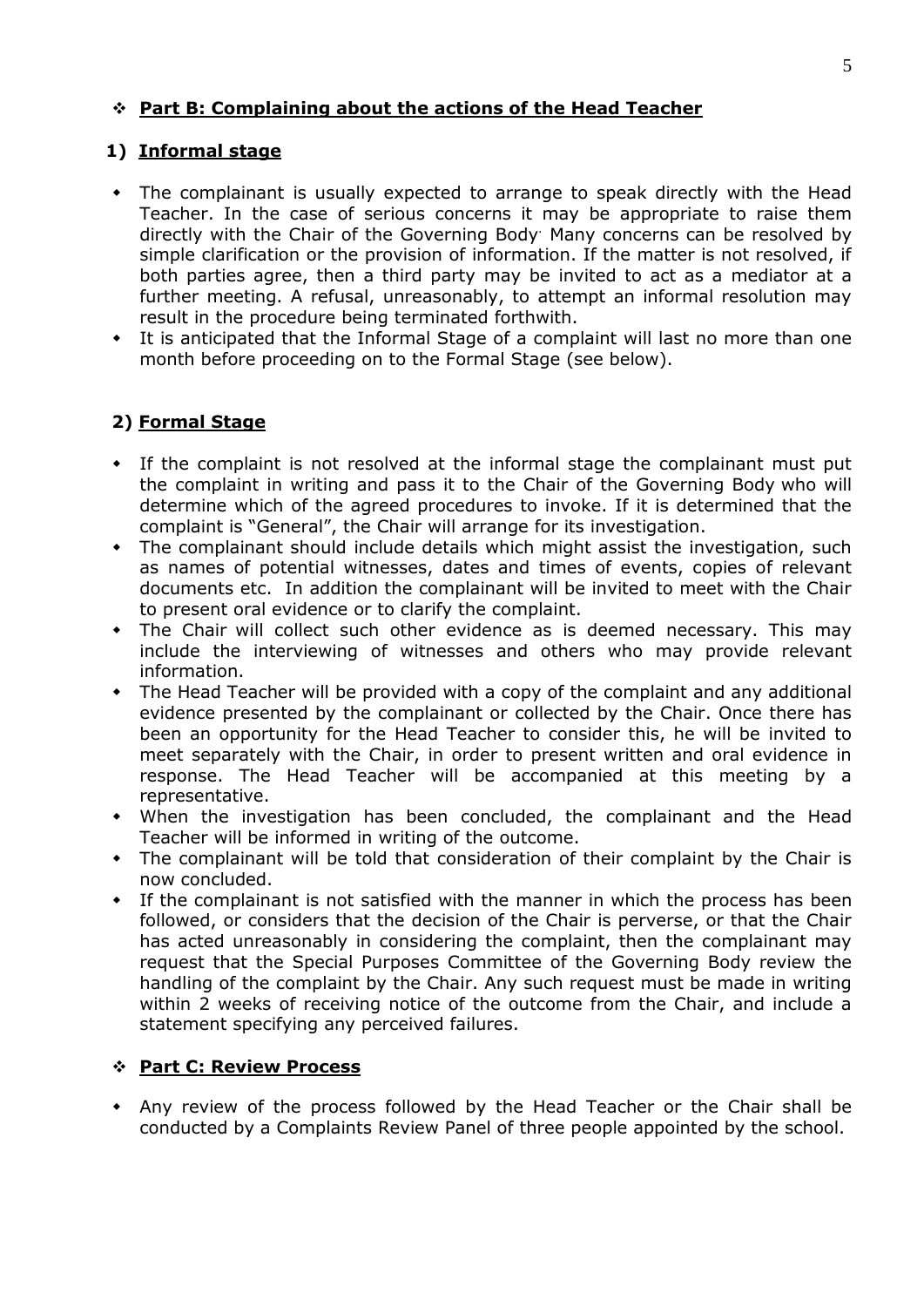- The members of the panel should not have been directly involved in the matters detailed in the complaint. One of the members should be independent of the leadership, management and running of the school.
- The complainant may be accompanied to any Complaints Review Panel Hearing.
- The review will normally be conducted through a consideration of written submissions, but reasonable requests to make oral representations will be considered sympathetically.
- The panel will first receive written and oral evidence from the complainant.
- The panel will then invite the Head Teacher or the Chair, as appropriate, to make a response to the complaint.
- The panel may also have access to the records kept of the process followed.
- The complainant, and the Head Teacher or the Chair, as appropriate, will be informed in writing of the outcome, including the findings and any recommendations. This may be to the effect that:
	- > There is insufficient evidence to reach a conclusion, so the complaint cannot be upheld
	- $\triangleright$  The concern is not substantiated by the evidence
	- $\triangleright$  The concern was substantiated in part of in full but that the procedural failure did not affect the outcome significantly so the matter is now closed.
	- $\triangleright$  The concern was substantiated in part of in full and the Governing Body will take steps to prevent a recurrence or to rectify the situation where this is practicable.
- The outcome, findings and recommendations of the Complaints Review Panel will be available for inspection on the school premises by the Governors and the Head Teacher.
- ❖ Notes
- The complainant is not entitled to access any details of the investigation except for any statements that may have been provided by their child. Any information relating to the application of disciplinary procedures is strictly confidential.
- If a complainant believes that the Governing Body has acted illegally or arbitrarily in handling the complaint, then the complainant may make representations to the Secretary of State for Education.
- Correspondence, statements and records relating to individual complaints will be kept confidential except where the Secretary of State or a body conducting an inspection under section 109 of the 2008 Act requests access to them.

### **Investigation Procedure**

### **Carrying out an Investigation into a Formal Complaint**

- 1) The investigation of an allegation or a complaint should always be carried out thoroughly and responsibly, irrespective of whether the complaint appears to be trivial or serious. The outcome of such an investigation will have significance not only for the complainant but also for the member of staff against whom the complaint has been made.
- 2) Any procedure should include provision that "An anonymous complaint will not be investigated under this procedure unless there are exceptional circumstances." These would include serious concerns such as Child Protection issues or bullying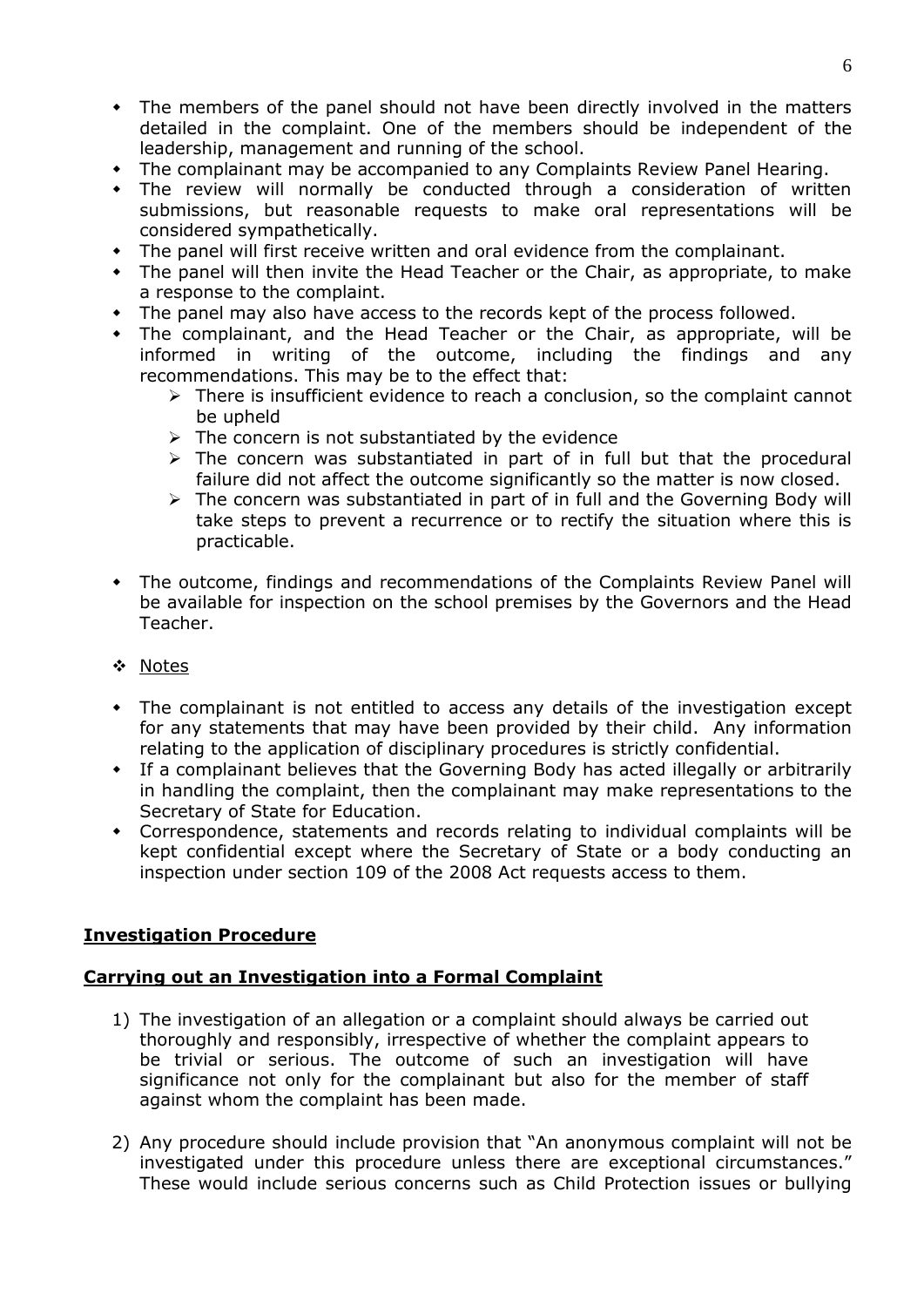allegations, where the school would either involve appropriate external agencies or else conduct its own internal review to test whether there is any corroborative evidence which might trigger a formal investigation.

- 3) Where the Head Teacher or Chair of Governors receives a complaint, it should be acknowledged formally and a commitment made that the complaint will be investigated and the outcome of the investigation notified to the complainant in due course.
- 4) The member of staff against whom the complaint has been made, should be notified that a complaint has been received, provided with a copy of the complaint and be informed that an investigation will be carried out.
- 5) It is essential that there is a clear understanding of the complaint. Where necessary the nature of the complaint should be confirmed with the complainant.
- 6) Once the complaint has been confirmed the investigator should establish who they wish to interview and what documentation they will need to review.
- 7) Arrangements should be agreed so that accurate notes can be taken of all interviews and the outcome of the investigation be accurately recorded.
- 8) The complainant and the member of staff should be given the opportunity to offer documentation and to identify potential witnesses or sources of evidence.
- 9) The member of staff subject to the complaint should be advised that they may be accompanied by a friend or trade union representative when invited to be interviewed.
- 10) Where children are potential witnesses, discretion should be exercised over their involvement. Pupils should only be interviewed when the nature of the complaint is sufficiently serious to warrant it and adult witnesses are not available. Only in extreme circumstances will younger pupils be interviewed.
- 11) Any interviews should be conducted as soon as possible to ensure that recollections are as fresh as possible and to minimise the possibility that evidence will become tainted through witnesses discussing alleged incidents with other persons.
- 12) In conducting interviews, the investigator should prepare the questions to be asked prior to the interview. These can always be supplemented during the interview. The investigator should allow the interviewee to answer in their own way. Their responses should be listened to attentively. Any temptation to cut an interviewee short or to seek to "lead" them must be resisted. The interviewee should be given the opportunity of providing other relevant information at the end of the interview.
- 13) Interviewees should, however, be advised that their responses must be confined to the substance of the complaint. Any attempt by the interviewee to introduce information relating to other members of staff or to issues unrelated to the complaint should be resisted.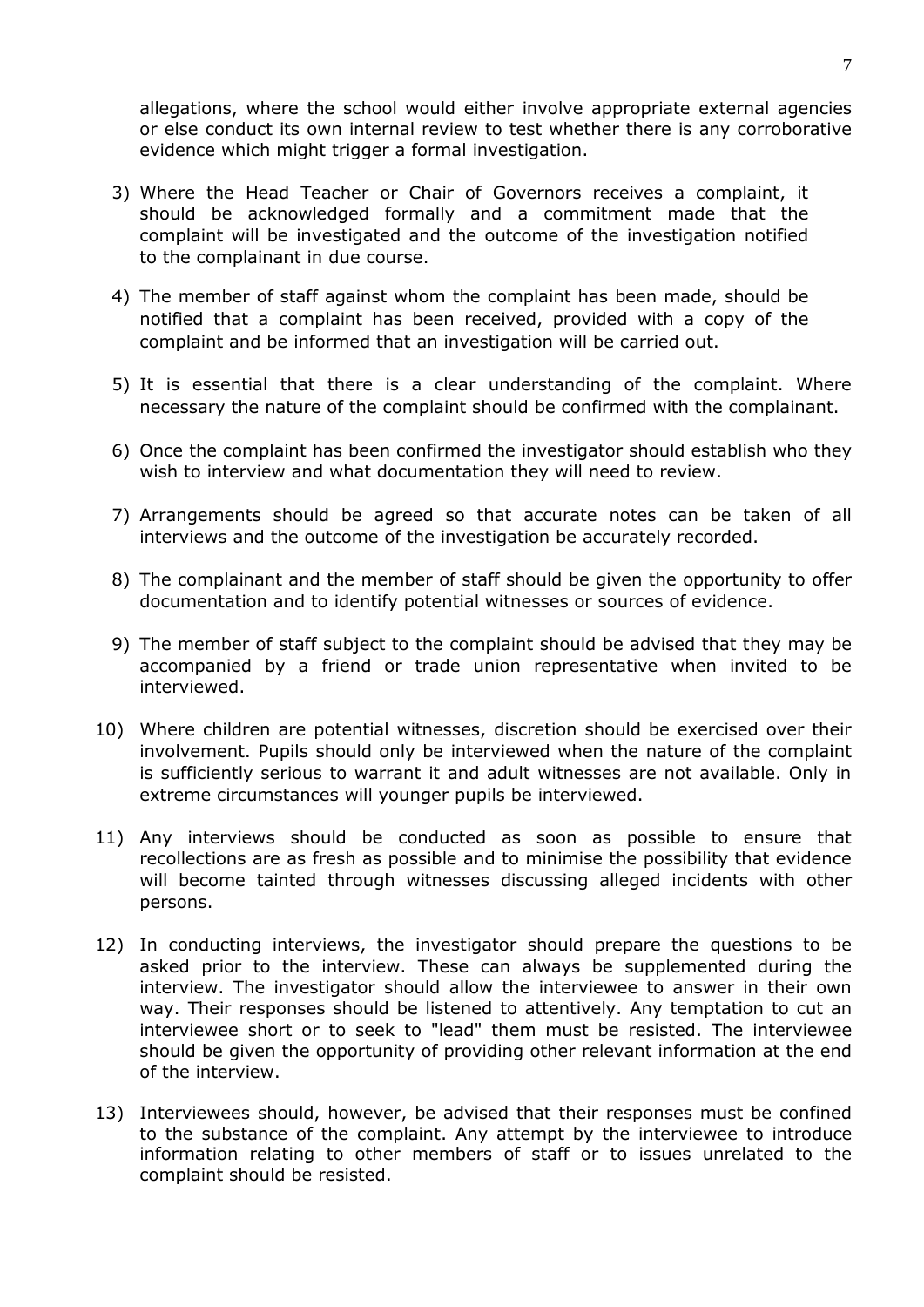- 14) The investigator should avoid reaching conclusions or passing judgement until the investigation has been completed.
- 15) A summary of the process undertaken and the outcome of the investigation should be provided to both the complainant and the member of staff against whom the complaint has been made. Caution must be exercised in reporting back to the complainant as revealing certain details may prejudice the ability of the employee to continue in post.
- 16) Any recommendations should also be shared with the parties, unless there is good reason not so to do. Wherever possible, recommendations should be constructive and not punitive.
- 17) The complainant should be advised that he/she may, if they are not satisfied that the appropriate procedure has been followed, request a review of that process by the Governing Body.
- 18) The Governing Body should invite the DfE to express a view on the retention of records of any complaints procedure. "All documentation relating to the complaint and its investigation and outcomes should be stored securely for a period of six years. Where the complaint is on behalf of a child, then the school may wish to retain the documentation until 6 years after the child has attained the age of 18".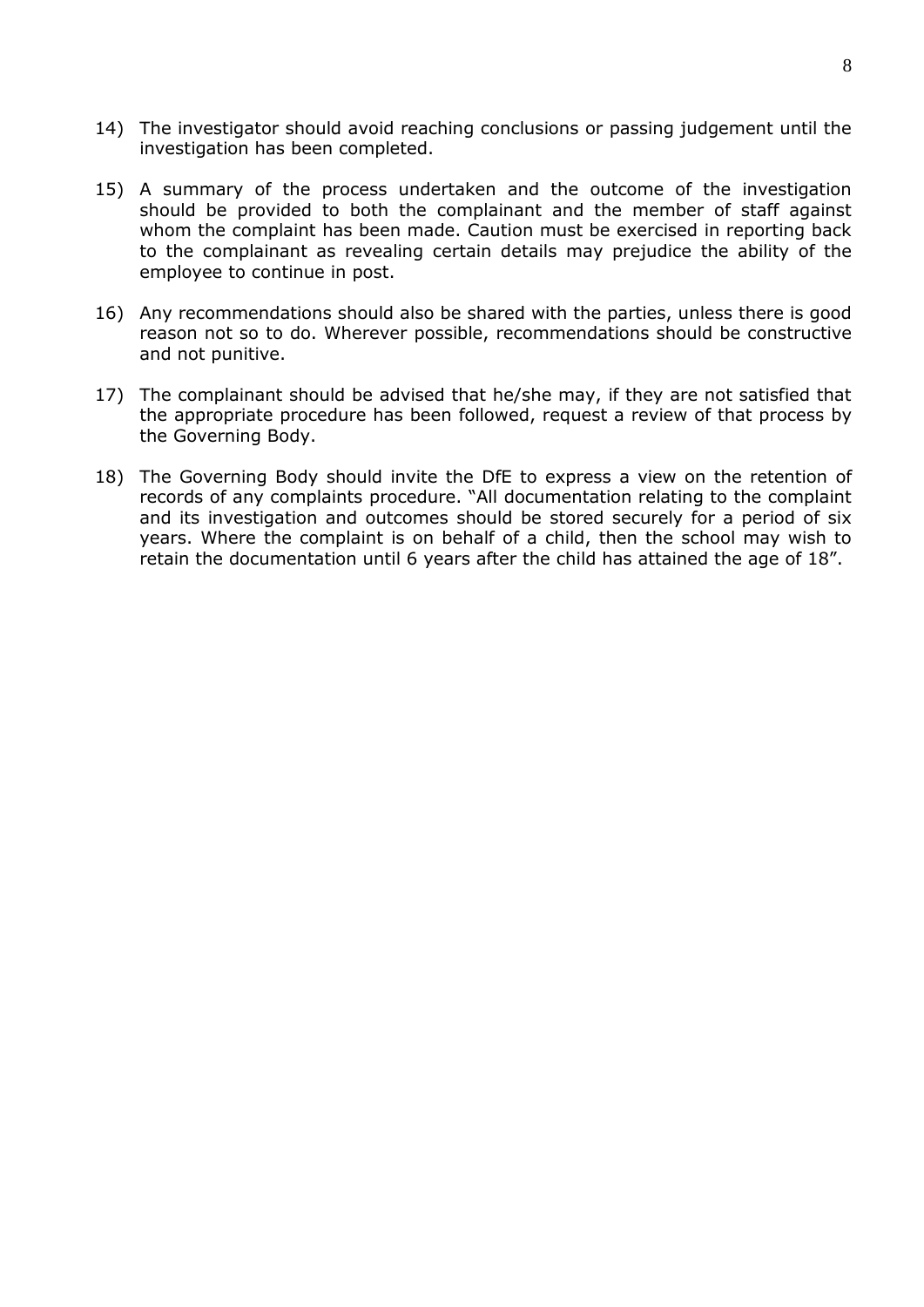## **School Complaint Form**

Please complete this form and return it to Head Teacher / Clerk to Governing Body, who will acknowledge its receipt and inform you of the next stage in the procedure.

| Relationship with school [e.g. parent of a pupil on the school's roll]: |
|-------------------------------------------------------------------------|
| Pupil's name [ if relevant to your complaint]:                          |
| Your Address:                                                           |
|                                                                         |
|                                                                         |
|                                                                         |

Please give concise details of your complaint, [including dates, names of witnesses etc…], to allow the matter to be fully investigated:

You may continue on separate paper, or attach additional paperwork, if you wish.

Number of Additional pages attached =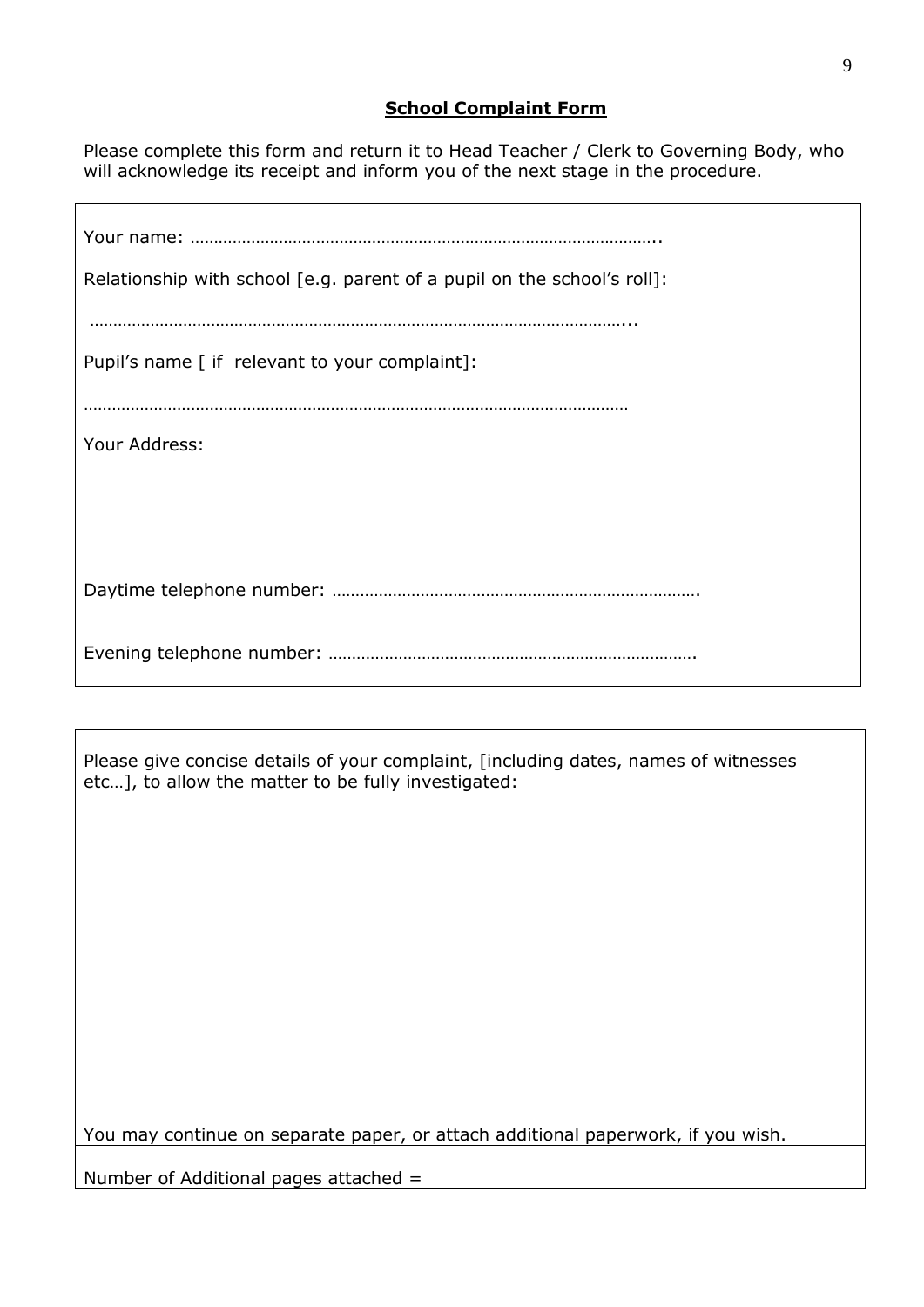What action, if any, have you already taken to try to resolve your complaint? [i.e. who have you spoken with or written to and what was the outcome?]

What actions do you feel might resolve the problem at this stage?

Signature:………………………………………………………………………

Date:……………………………………………………………………………

School use:

Date Form received:

Received by:

Date acknowledgement sent:

Acknowledgement sent by:

| Complaint referred |  |  |
|--------------------|--|--|
| to:                |  |  |
| Date:              |  |  |
|                    |  |  |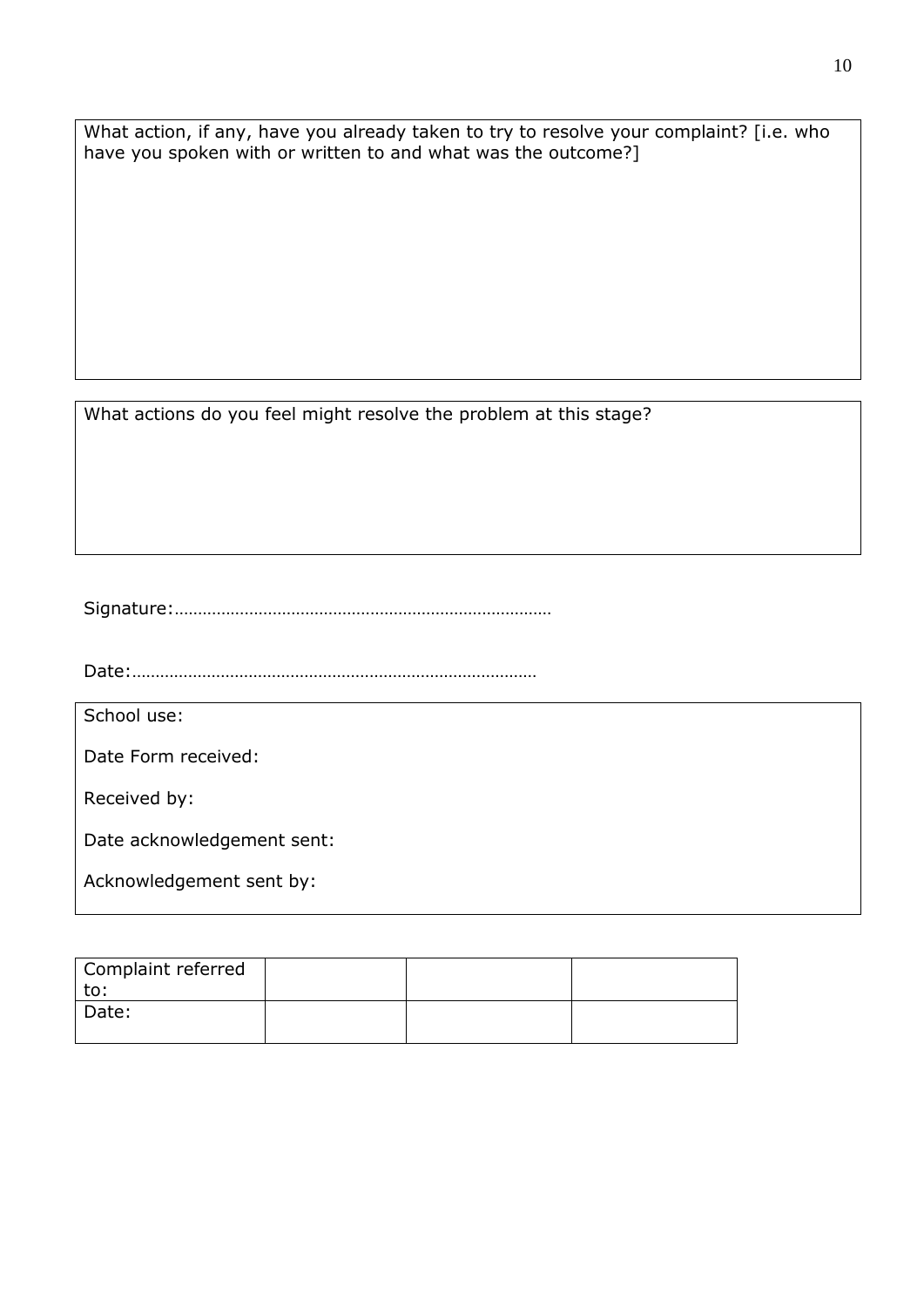### **Model Response to spurious complainant**

#### Dear

Following receipt of your communications and careful consideration of the same, I regret that I am unable to deal with this matter under the Governing Body's General Complaints Procedure as:

- $\circ$  You have not identified any specific actions of which you might complain
- o Your concerns are presented as conclusions rather than specific actions of which complain.
- o The concerns that you identify relate to historical actions and any evidence which might have enabled an objective investigation of your complaint is no longer available.
- o The substance of your complaint has been addressed under this procedure already.
- o The concerns that you raise do not fall within the scope of this procedure.
- o You have not identified any potential sources of evidence which might allow the matter to be investigated.
- o The school offered to resolve the matter informally and in my judgement you refused unreasonably to take advantage of this.

If you wish my decision to be reviewed then you may take advantage of the procedure outlined in Southborough High School's Complaints Policy, by writing to the Clerk to the Governing Body.

Yours sincerely,

Head Teacher Or Chair of Governing Body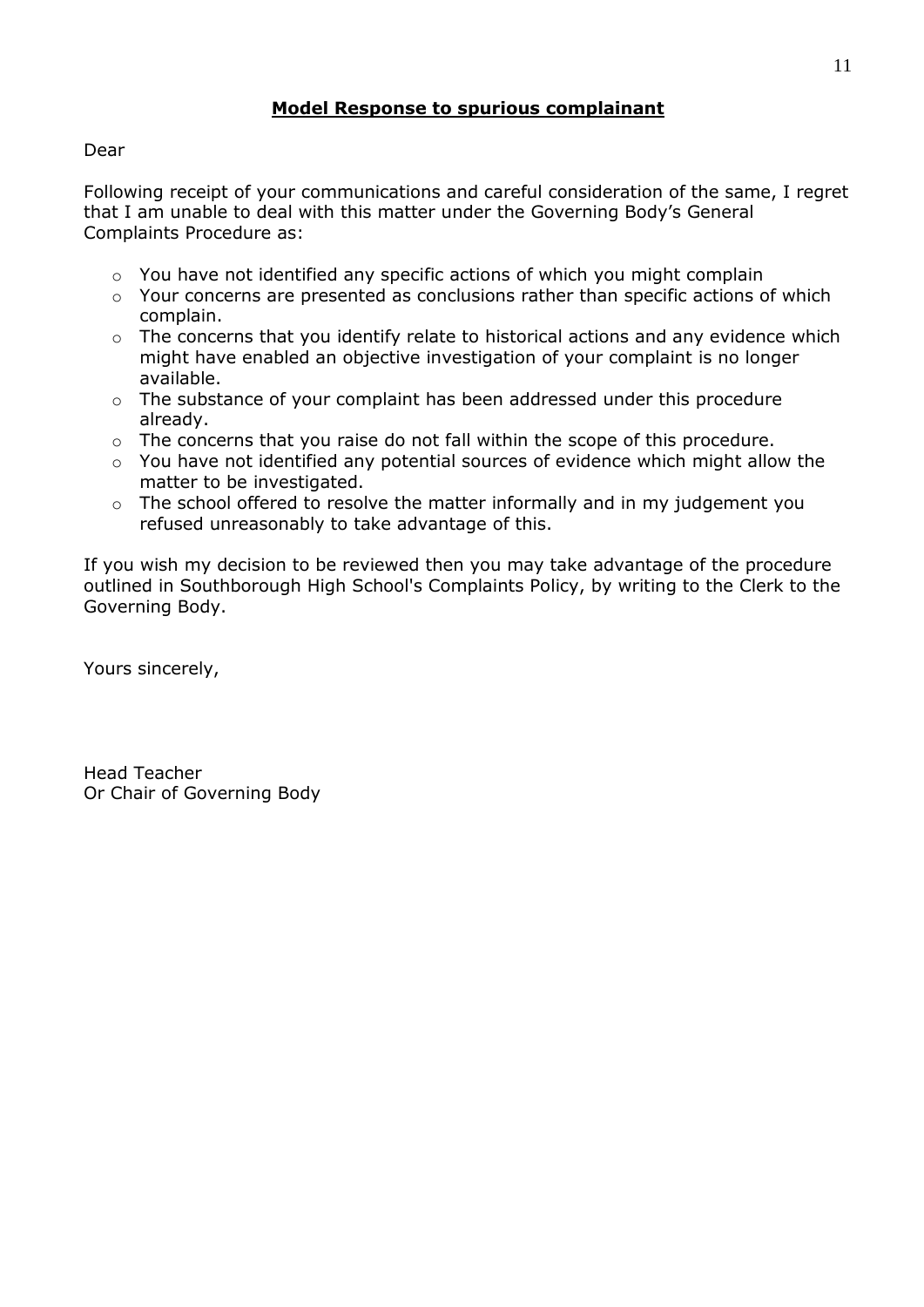# **Model letter of**

# **'NOTIFICATION OF DECISION REGARDING GENERAL PARENTAL COMPLAINT'**

### Dear

Following receipt of your complaint and careful consideration of all the available relevant evidence, I have concluded that:

There is insufficient evidence to reach a conclusion, so the complaint cannot be upheld. If you are able to provide additional evidence forthwith I/we will reconsider this decision.

### **OR**

- The concern is not substantiated by the evidence in that ......
- **OR**
- The concern was substantiated in part/in full, as .......... The school will review its practices/procedures….... with the intention of avoiding any reoccurrence. Parents will be informed in due course of any policy changes.

**OR**

In order to address fully the matters investigated, the school has initiated appropriate internal procedures. Due to the nature of these procedures, their outcome must remain strictly confidential. We are confident, however, that the circumstances that gave rise to your complaint should not recur.

I hope that we may now put this matter behind us and work together for the benefit of your child's progress.

Yours truly

Head Teacher / Chair of Governing Body

c.c. Head Teacher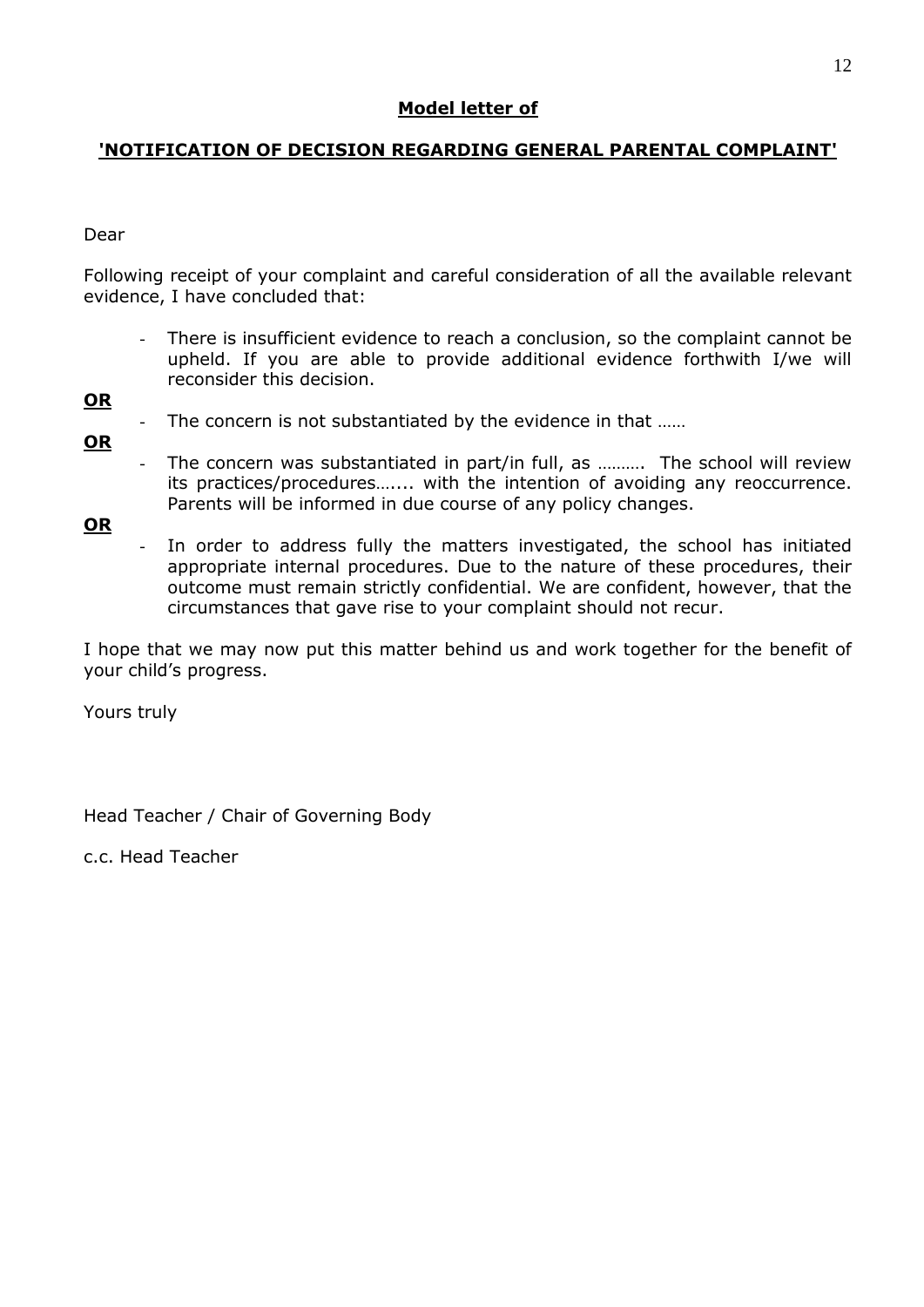## **Model** '**REVIEW OUTCOME NOTIFICATION'**

### Dear

Having carefully considered your representations in the context of the relevant evidence, the Governing Body Complaints Review Panel has concluded that the General Complaints Procedure was followed appropriately in respect of your complaint in that …………… .

Therefore, the matter is now closed as far as the school is concerned.

# **Or**

Having carefully considered your representations in the context of the relevant evidence, the Governing Body Complaints Review Panel has concluded that the Head Teacher/ Chair of Governors followed the General Complaints Procedure except ………….. .

Therefore, the following action will be taken ………. .

Once this action has been completed the school will consider the matter to be closed.

### **Or**

Having carefully considered your representations in the context of the relevant evidence, the Governing Body Complaints Review Panel has concluded that the Head Teacher/ Chair of Governors followed the General Complaints Procedure except that ………….. .

We have determined that this procedural failure did not affect the outcome of the consideration of your complaint so, while we regret this error, we will now consider this matter to be closed as far as the school is concerned.

Yours truly

Chair of Complaints Review Panel

c.c. Head Teacher Chair of Governors